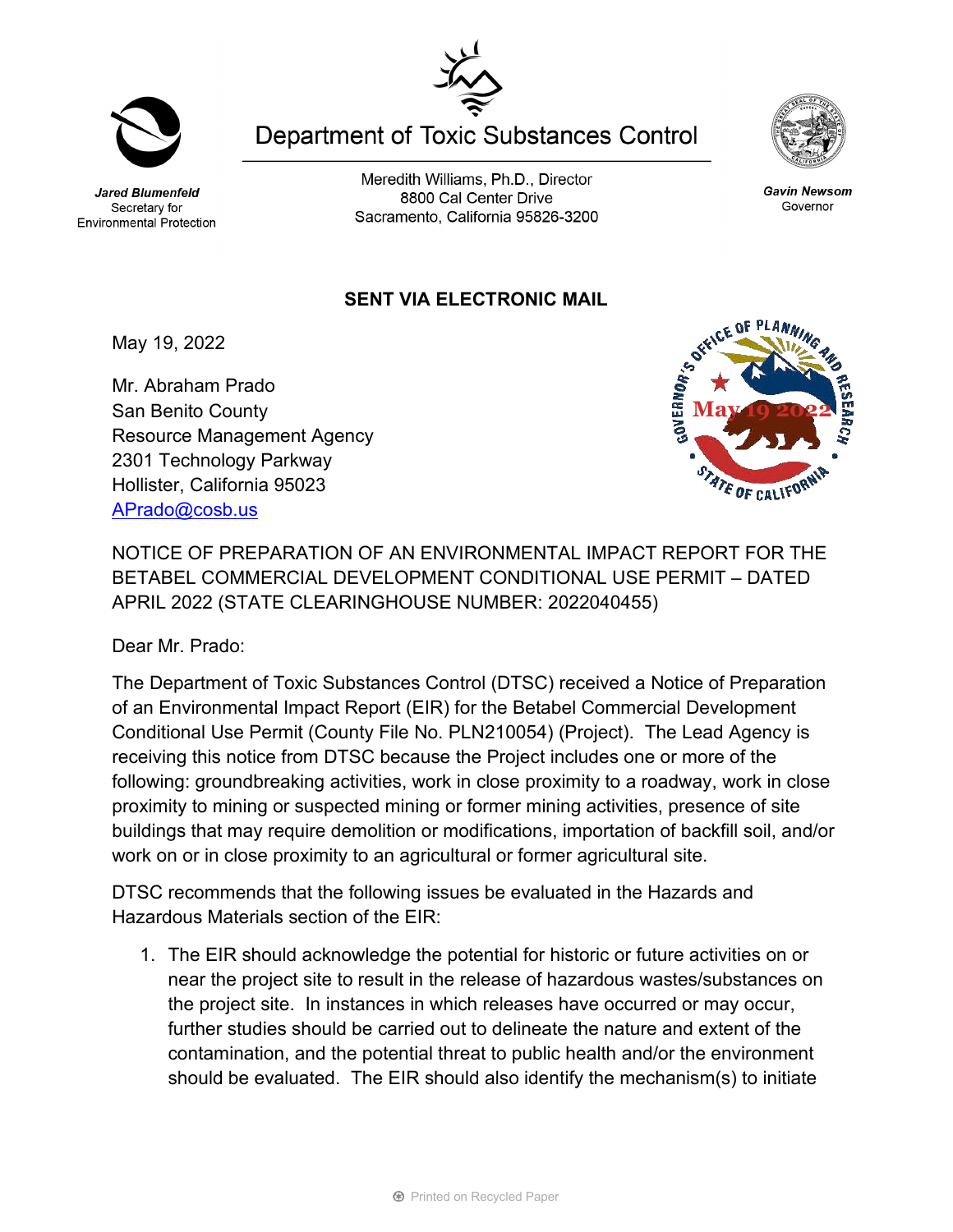Mr. Abraham Prado May 19, 2022 Page 2

> any required investigation and/or remediation and the government agency who will be responsible for providing appropriate regulatory oversight.

- 2. Refiners in the United States started adding lead compounds to gasoline in the 1920s in order to boost octane levels and improve engine performance. This practice did not officially end until 1992 when lead was banned as a fuel additive in California. Tailpipe emissions from automobiles using leaded gasoline contained lead and resulted in aerially deposited lead (ADL) being deposited in and along roadways throughout the state. ADL-contaminated soils still exist along roadsides and medians and can also be found underneath some existing road surfaces due to past construction activities. Due to the potential for ADL-contaminated soil, DTSC recommends collecting soil samples for lead analysis prior to performing any intrusive activities for the project described in the EIR.
- 3. If buildings or other structures are to be demolished on any project sites included in the proposed project, surveys should be conducted for the presence of lead-based paints or products, mercury, asbestos containing materials, and polychlorinated biphenyl caulk. Removal, demolition and disposal of any of the above-mentioned chemicals should be conducted in compliance with California environmental regulations and policies. In addition, sampling near current and/or former buildings should be conducted in accordance with DTSC's 2006 *Interim [Guidance Evaluation of School Sites with Potential Contamination from](https://dtsc.ca.gov/2020/04/17/document-request/?wpf337186_14=https://dtsc.ca.gov/wpcontent/uploads/sites/31/2018/09/Guidance_Lead_%20%20Contamination_050118.pdf)  [Lead Based Paint, Termiticides, and Electrical Transformers](https://dtsc.ca.gov/2020/04/17/document-request/?wpf337186_14=https://dtsc.ca.gov/wpcontent/uploads/sites/31/2018/09/Guidance_Lead_%20%20Contamination_050118.pdf)*.
- 4. If any projects initiated as part of the proposed project require the importation of soil to backfill any excavated areas, proper sampling should be conducted to ensure that the imported soil is free of contamination. DTSC recommends the imported materials be characterized according to *[DTSC's 2001 Information](https://dtsc.ca.gov/wp-content/uploads/sites/31/2018/09/SMP_FS_Cleanfill-Schools.pdf)  [Advisory Clean Imported Fill Material](https://dtsc.ca.gov/wp-content/uploads/sites/31/2018/09/SMP_FS_Cleanfill-Schools.pdf)*.
- 5. If any sites included as part of the proposed project have been used for agricultural, weed abatement or related activities, proper investigation for organochlorinated pesticides should be discussed in the EIR. DTSC recommends the current and former agricultural lands be evaluated in accordance with DTSC's 2008 *[Interim Guidance for Sampling Agricultural](https://dtsc.ca.gov/wp-content/uploads/sites/31/2018/09/Ag-Guidance-Rev-3-August-7-2008-2.pdf)  [Properties \(Third Revision\).](https://dtsc.ca.gov/wp-content/uploads/sites/31/2018/09/Ag-Guidance-Rev-3-August-7-2008-2.pdf)*